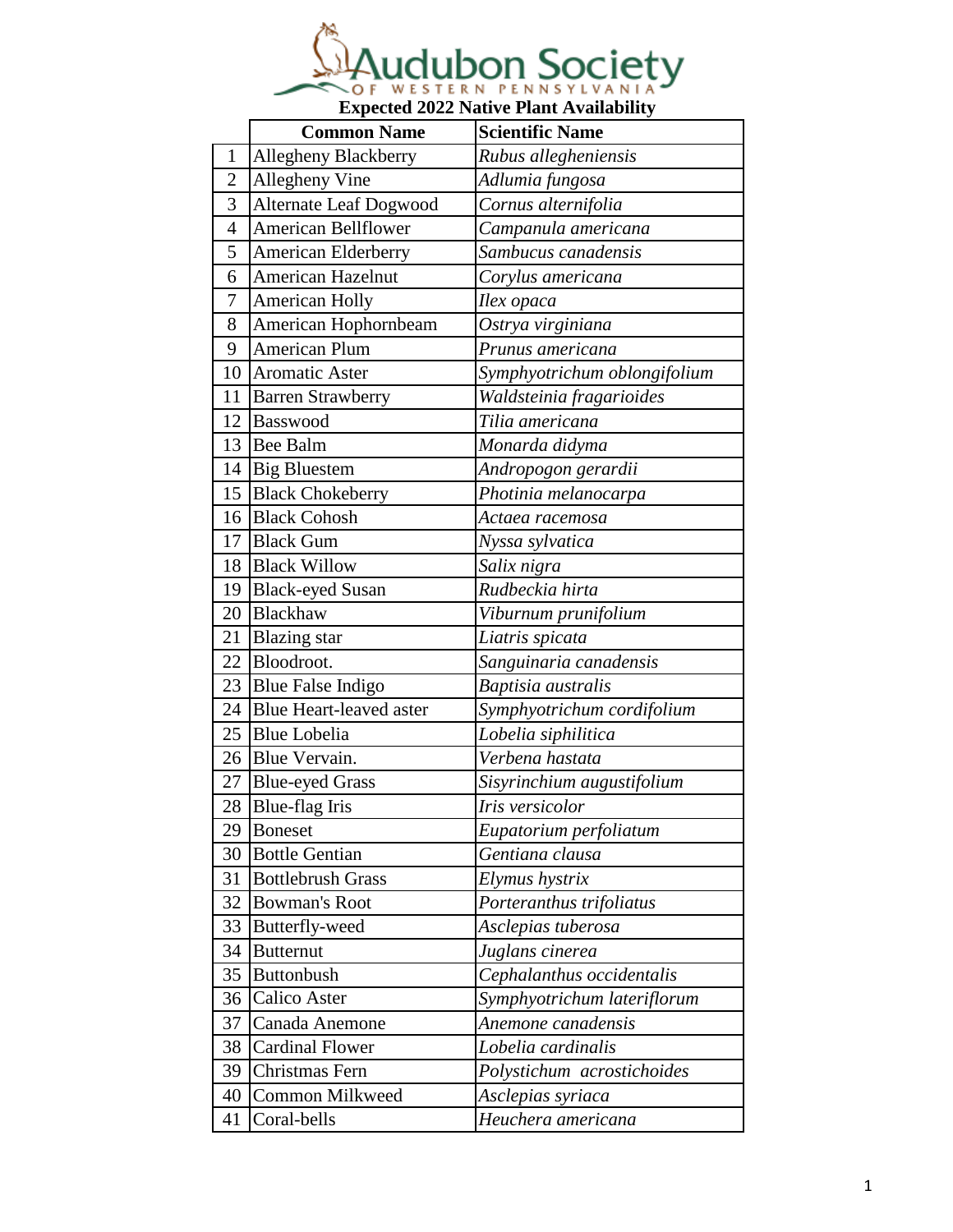

| 42 | Cream Violet                   | Viola striata             |
|----|--------------------------------|---------------------------|
| 43 | <b>Crested Iris</b>            | Iris cristata             |
|    | 44 Culver's-root               | Veronicastrum virginicum  |
| 45 | Cup Plant                      | Silphium perfoliatum      |
|    | 46 Ditch Stonecrop             | Penthorum sedoides        |
| 47 | Downy Skullcap                 | Scutellaria incana        |
| 48 | Eastern Redbud                 | Cercis canadensis         |
|    | 49 Eastern White Pine          | Pinus strobus             |
|    | 50 Evening Promrose            | Oenothera biennis         |
| 51 | False Solomon's Seal           | Maianthemum racemosum     |
|    | 52 Flat-topped Aster           | Doellingeria umbellatus   |
| 53 | Flowering dogwood              | Cornus florida            |
| 54 | Foamflower                     | Tiarella cordifolia       |
|    | 55 Frost Aster                 | Symphotrichum pilosum     |
| 56 | Giant Solomon's Seal           | Polygonatum canaliculatum |
| 57 | Goat's-beard                   | Aruncus dioicus           |
| 58 | <b>Golden Alexanders</b>       | Zizia aurea               |
| 59 | Golden Ragwort                 | Packera aurea             |
| 60 | Golden Ragwort                 | Senecio aureus            |
| 61 | Goldenseal                     | Hydrastis canadensis      |
| 62 | Gray Dogwood                   | Cornus racemosa           |
| 63 | <b>Green Dragon</b>            | Arisaema dracontium       |
| 64 | <b>Green-headed Coneflower</b> | Rudbeckia laciniata       |
|    |                                |                           |
| 65 | <b>Hairy Beardtongue</b>       | Penstemon hirsutus        |
| 66 | Helen's flower                 | Helenium autumnale        |
| 67 | Highbush Blueberry             | Vaccinium corymbosum      |
| 68 | Indiangrass                    | Sorghastrum nutans        |
| 69 | Inkberry                       | Ilex glabra               |
|    | 70 Jack-in-the-Pulpit.         | Arisaema triphyllum       |
| 71 | Jacob's Ladder                 | Polemonium reptans        |
| 72 | Large-Flowered Bellwort        | Uvularia grandiflora      |
| 73 | Leatherflower                  | Clematis viorna           |
| 74 | Little Bluestem                | Schizachyrium scoparium   |
| 75 | Lowbush Blueberry              | Vaccinium angustifolium   |
| 76 | Lyre-leaved Sage               | Salvia lyrata             |
| 77 | Maple-leaf Waterleaf           | Hydrophyllum canadense    |
| 78 | Meadowsweet                    | Spiraea alba              |
| 79 | Mistflower                     | Conoclinium coelestinum   |
| 80 | Monkeyflower                   | Mimulus ringens           |
| 81 | moss                           | <b>Bryophytes</b>         |
| 82 | <b>Mountain Mint</b>           | Pycnanthemum virginianum  |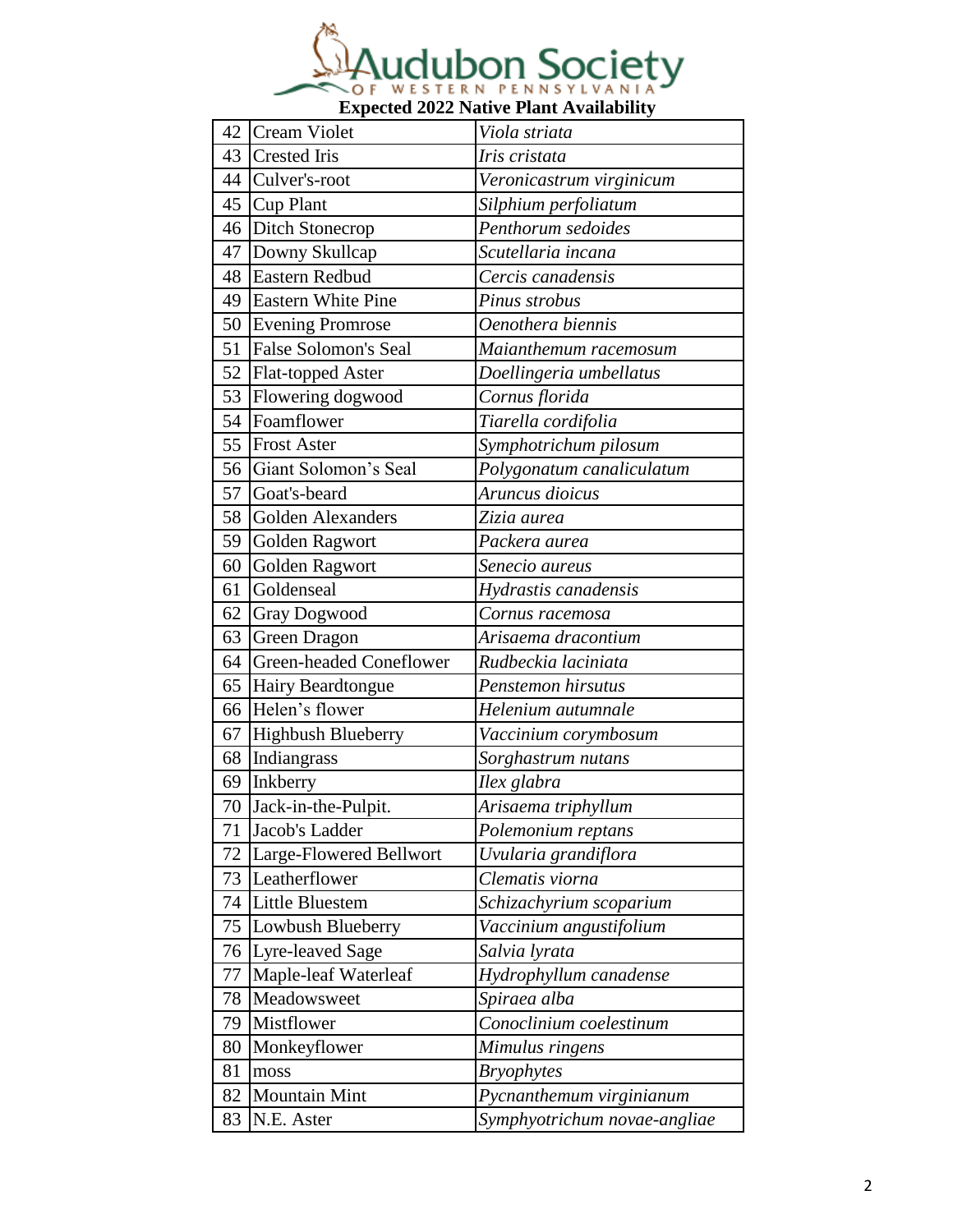

| 84 | N.Y. Ironweed                  | Vernonia noveboracensis    |
|----|--------------------------------|----------------------------|
| 85 | Nannyberry                     | Viburnum lentago           |
| 86 | Narrowleaf Mountainmint        | Pycnanthemum tenuifolium   |
| 87 | New Jersey Tea                 | Ceanothus americanus       |
| 88 | Ninebark                       | Physocarpus opulifolius    |
| 89 | Nodding Onion                  | Allium cernuum             |
| 90 | Northern Bayberry              | Morella pensylvanica       |
| 91 | Northern Maidenhair Fern       | Adiantum pedatum           |
| 92 | <b>Obedient Plant</b>          | Physostegia virginiana     |
| 93 | Ohio Spiderwort                | Tradescantia ohiensis      |
| 94 | <b>Ostrich Fern</b>            | Matteuccia struthiopteris- |
| 95 | Oxeye                          | Heliopsis helianthoides    |
| 96 | PA Sedge                       | Carex pensylvanica         |
| 97 | Partridgeberry                 | Mitchella repens           |
| 98 | <b>Pasture Rose</b>            | Rosa carolina              |
|    | 99 Pawpaw                      | Asimina triloba            |
|    | 100 Persimmon                  | Diospyros virginiana       |
|    | 101 Pin Oak                    | Quercus palustris          |
|    | 102 Plantain-leaved pussytoes  | Antennaria plantaginifolia |
|    | 103 Prickly Pear               | Opuntia humifusa           |
|    | 104 Purple Flowering Raspberry | Rubus odoratus             |
|    | 105 Pussy Willow               | Salix discolor             |
|    | 106 Queen of the prairie       | Filipendula rubra          |
|    | 107 Ramps                      | Allium tricoccum           |
|    | 108 Red Chokeberry             | Aronia arbutifolia         |
|    | 109 Red Maple                  | Acer rubrum                |
|    | 110 Red Twig dogwood           | Cornus sericea             |
|    | 111 Riverbank Wild Rye         | Elymus riparius            |
|    | 112 Rose-mallow                | Hibiscus moscheutos        |
|    | 113 Rough-stemmed Goldenrod    | Solidago rugosa            |
|    | 114 Round-leaved Groundsel     | Packera obovata            |
|    | 115 Sea Oats                   | Chasmanthium latifolium    |
|    | 116 Sensitive Fern             | Onoclea sensibilis         |
|    | 117 Serviceberry               | Amelanchier canadensis     |
|    | 118 Shagbark Hickory           | Carya ovata                |
|    | 119 Showy Ticktrefoil          | Desmodium canadense        |
|    | 120 Shrubby St. Johnswort      | Hypericum prolificum       |
|    | 121 Silky Dogwood              | Cornus amomum              |
|    | 122 Small Forget Me Not        | Myosotis laxa              |
|    | 123 Smooth Alder               | Alnus serrulata            |
|    | 124 Solomon's seal             | Polygonatum biflorum       |
|    | 125 Spicebush                  | Lindera benzoin            |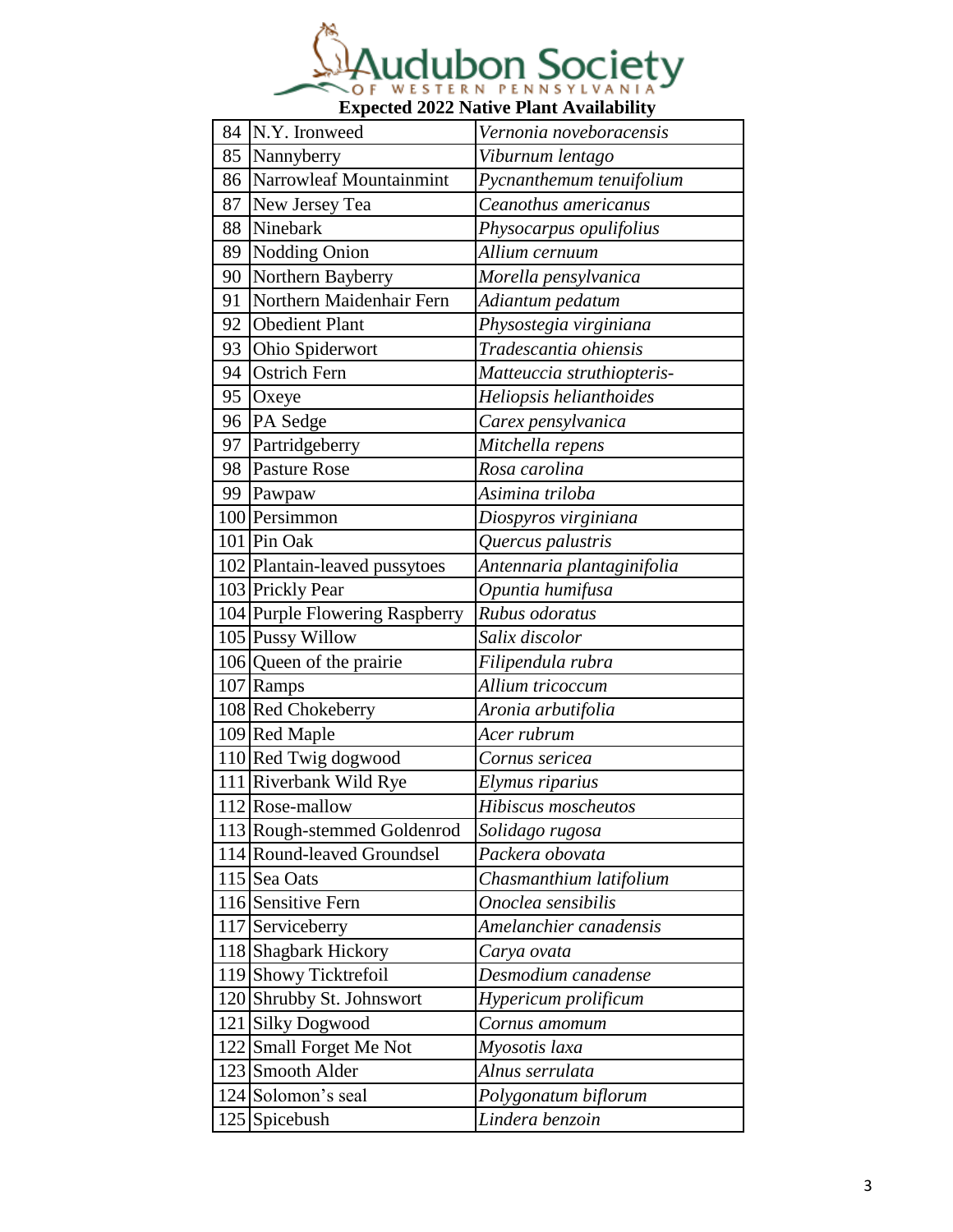

|     | 126 Spikenard              | Aralia racemosa              |
|-----|----------------------------|------------------------------|
|     | 127 Spotted Bee Balm       | Monarda punctata             |
|     | 128 Spotted Joe-Pye Weed   | Eupatoriadelphus maculatus   |
|     | 129 Steeplebush            | Spiraea tomentosa            |
|     | 130 Stonecrop              | Sedum ternatum               |
|     | 131 Summer Phlox           | Phlox paniculata             |
|     | 132 Sundrops               | Oenothera fruticosa          |
|     | 133 Swamp milkweed.        | Asclepias incarnata          |
|     | 134 Swamp Rose             | Rosa palustris               |
|     | 135 Swamp Saxifrage        | Saxifraga pensylvanica       |
|     | 136 Swamp White Oak        | Quercus bicolor              |
|     | 137 Sweet Joe Pye Weed     | Eupatoriadelphus purpureus   |
|     | 138 Sweet shrub            | Calycanthus floridus         |
|     | 139 Sweetbay               | Magnolia virginiana          |
|     | 140 Switchgrass            | Panicum virgatum             |
|     | 141 Tall Larkspur          | Delphinium exaltatum         |
|     | 142 Tall Sunflower         | Helianthus giganteus         |
|     | 143 Tall Tickseed          | Coreopsis tripteris          |
|     | 144 Tassel-Rue             | Trautvetteria caroliniensis  |
|     | 145 Thimbleweed            | Anemone virginiana           |
|     | 146 Thinleaf Sunflower     | Helianthus decapetalus       |
|     | 147 Three-lobed Coneflower | Rudbeckia triloba            |
|     | 148 Tickseed               | Bidens coronata              |
|     | 149 Trumpet Honeysuckle    | Lonicera sempervirens        |
|     | 150 Trumpetweed            | Eupatoriadelphus fistulosus  |
|     | 151 Tulip Poplar           | Liriodendron tulipifera      |
|     | 152 VA Bluebells           | Mertensia virginica          |
|     | 153 Virginia Waterleaf     | Hydrophyllum virginianum     |
|     | 154 Virgin's bower         | Clematis virginiana          |
|     | 155 White Beardtongue      | Penstemon digitalis          |
|     | 156 White Turtlehead       | Chelone glabra               |
|     | 157 White Wood Aster       | Eurybia divaricata/schreberi |
|     | 158 Whorled Rosinweed      | Silphium trifoliatum         |
|     | 159 Whorled Wood aster     | Oclemena acuminata           |
|     | 160 Wild Bergamot          | Monarda fistulosa            |
|     | 161 Wild Columbine         | Aquilegia canadensis         |
|     | 162 Wild Geranium          | Geranium maculatum           |
|     | 163 Wild Ginger            | Asarum canadense             |
|     | 164 Wild Hydrangea         | Hydrangea arborescens        |
|     | 165 Wild Hyssop            | Agastache foeniculum         |
|     | 166 Wild Rye               | Elymus virginicus            |
| 167 | Wild Senna                 | Senna hebecarpa              |